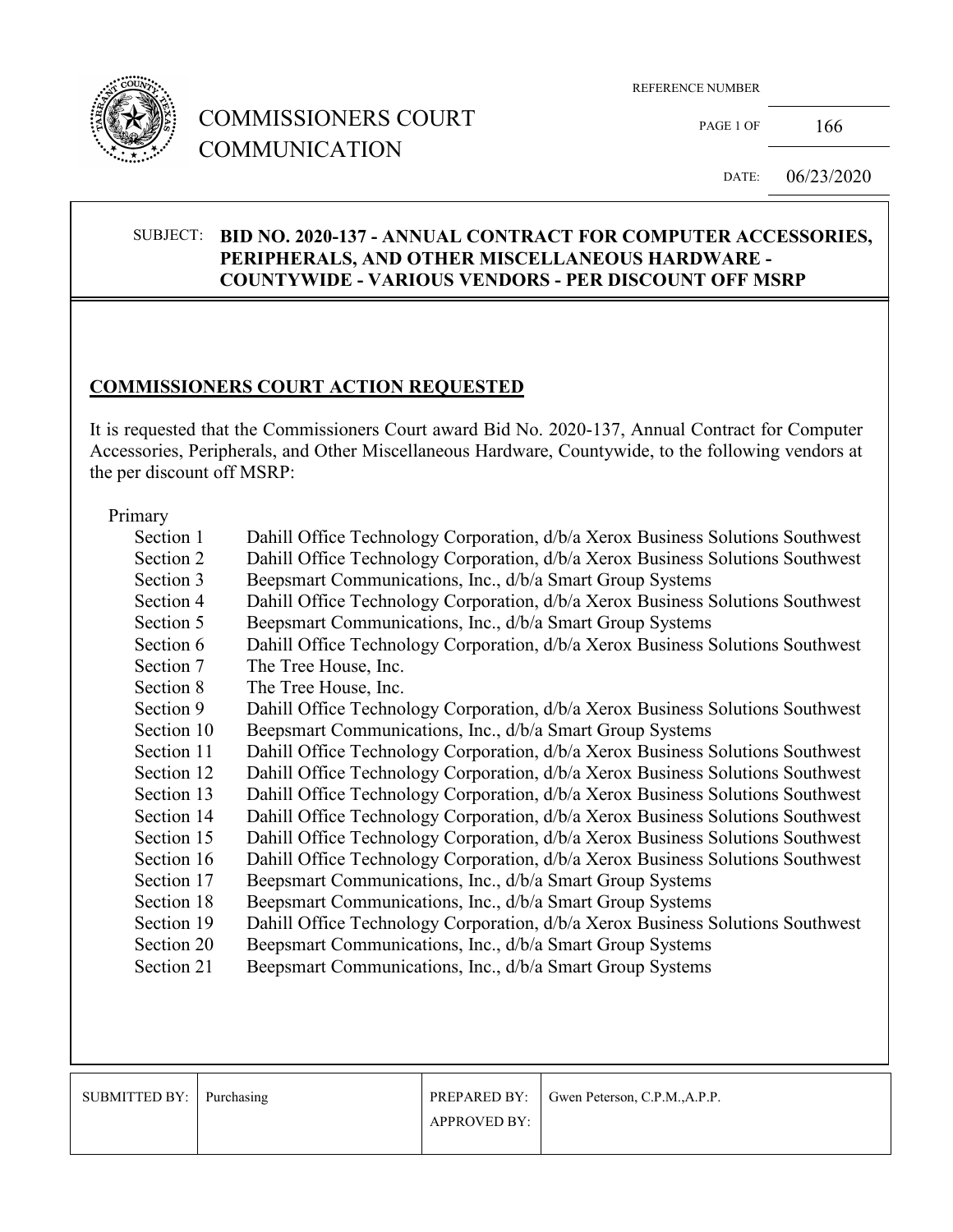

REFERENCE NUMBER: DATE: 06/23/2020 PAGE 2 OF 166 Section 22 Dahill Office Technology Corporation d/b/a Xerox Business Solutions Southwest Section 23 Dahill Office Technology Corporation d/b/a Xerox Business Solutions Section 24 Beepsmart Communications, Inc. d/b/a Smart Group Systems Section 25 Dahill Office Technology Corporation  $\frac{d}{b/a}$  Xerox Business Solutions Southwest Section 26 Dahill Office Technology Corporation d/b/a Xerox Business Solutions Southwest Section 27 Synergy Telcom, Inc. Section 28 Netsync Network Solutions, Inc. Section 29 Dahill Office Technology Corporation d/b/a Xerox Business Solutions Southwest Section 30 Beepsmart Communications, Inc. d/b/a Smart Group Systems Section 31 Dahill Office Technology Corporation d/b/a Xerox Business Solutions Southwest Section 32 Dahill Office Technology Corporation d/b/a Xerox Business Solutions Southwest Section 33 Dahill Office Technology Corporation d/b/a Xerox Business Solutions Southwest Section 34 Dahill Office Technology Corporation d/b/a Xerox Business Solutions Southwest Section 35 Beepsmart Communications, Inc. d/b/a Smart Group Systems Section 36 The Tree House, Inc. Section 37 Dahill Office Technology Corporation d/b/a Xerox Business Solutions Southwest Section 38 Dahill Office Technology Corporation d/b/a Xerox Business Solutions Southwest Secondary Section 1 The Tree House, Inc. Section 2 Beepsmart Communications, Inc. d/b/a Smart Group Systems Section 3 Dahill Office Technology Corporation d/b/a Xerox Business Solutions Southwest Section 4 Beepsmart Communications, Inc. d/b/a Smart Group Systems Section 5 Dahill Office Technology Corporation d/b/a Xerox Business Solutions Southwest Section 6 Beepsmart Communications, Inc. d/b/a Smart Group Systems Section 7 Beepsmart Communications, Inc. d/b/a Smart Group Systems Section 8 Dahill Office Technology Corporation  $d/b/a$  Xerox Business Solutions Southwest Section 9 CDW Government, LLC Section 10 Dahill Office Technology Corporation  $d/b/a$  Xerox Business Solutions Southwest Section 11 Netsync Network Solutions, Inc. Section 12 Netsync Network Solutions, Inc. Section 13 Beepsmart Communications, Inc. d/b/a Smart Group Systems Section 14 Netsync Network Solutions, Inc. Section 15 Beepsmart Communications, Inc. d/b/a Smart Group Systems Section 16 Netsync Network Solutions, Inc. Section 17 Dahill Office Technology Corporation d/b/a Xerox Business Solutions Southwest<br>Section 18 Dahill Office Technology Corporation d/b/a Xerox Business Solutions Southwest Dahill Office Technology Corporation d/b/a Xerox Business Solutions Southwest Section 19 Beepsmart Communications, Inc. d/b/a Smart Group Systems Section 20 Dahill Office Technology Corporation d/b/a Xerox Business Solutions Southwest Section 21 Dahill Office Technology Corporation d/b/a Xerox Business Solutions Southwest Section 22 Archive Supplies, Inc.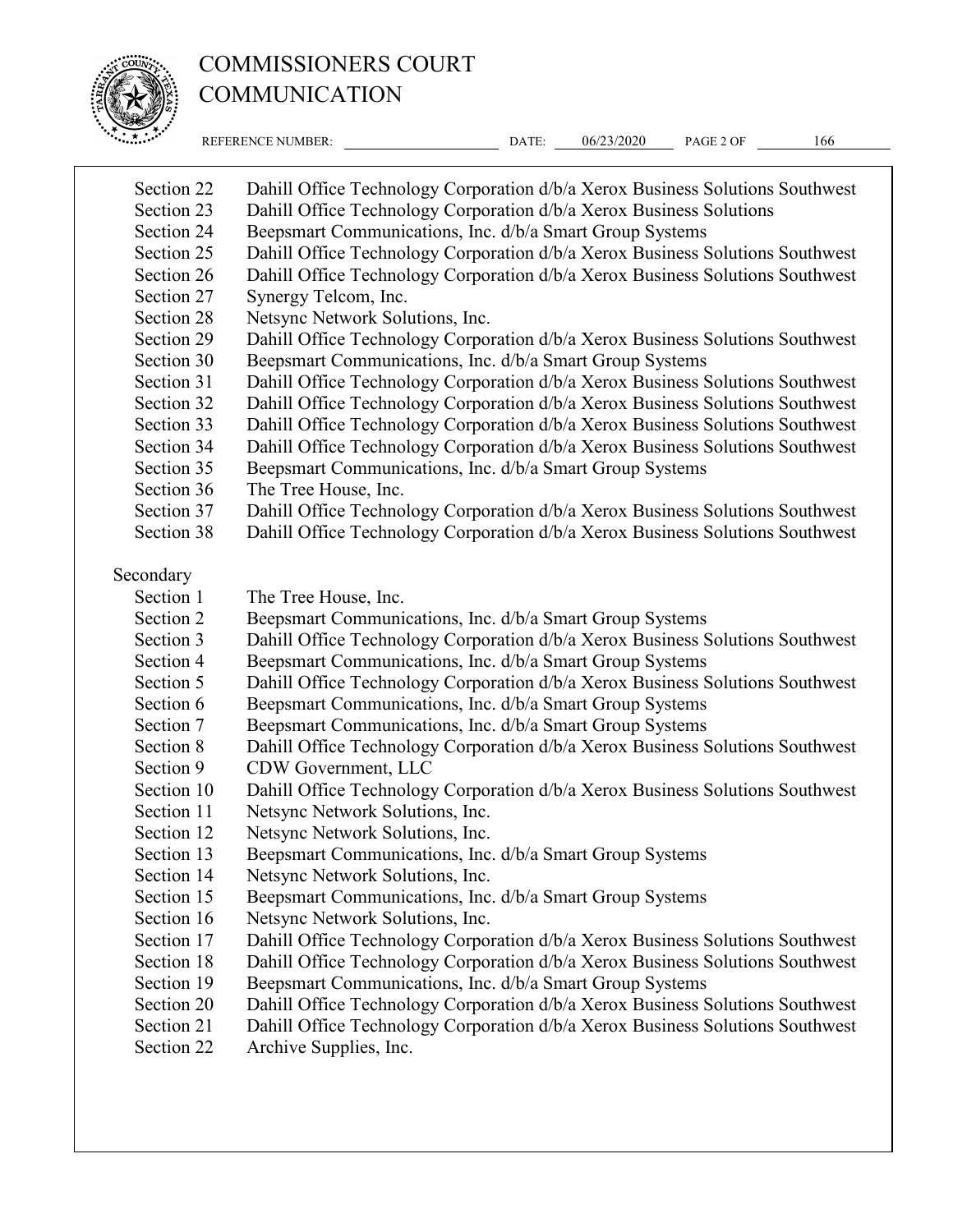

REFERENCE NUMBER: DATE: 06/23/2020 PAGE 3 OF 166

| Beepsmart Communications, Inc., d/b/a Smart Group Systems                      |  |  |
|--------------------------------------------------------------------------------|--|--|
| Dahill Office Technology Corporation, d/b/a Xerox Business Solutions Southwest |  |  |
| ImageNet Consulting, LLC                                                       |  |  |
| CDW Government, LLC                                                            |  |  |
| The Tree House, Inc.                                                           |  |  |
| Beepsmart Communications, Inc., d/b/a Smart Group Systems                      |  |  |
| Netsync Network Solutions, Inc.                                                |  |  |
| Dahill Office Technology Corporation, d/b/a Xerox Business Solutions Southwest |  |  |
| Beepsmart Communications, Inc., d/b/a Smart Group Systems                      |  |  |
| The Tree House, Inc.                                                           |  |  |
| Southern Computer Warehouse, Inc.                                              |  |  |
| Beepsmart Communications, Inc., d/b/a Smart Group Systems                      |  |  |
| Dahill Office Technology Corporation, d/b/a Xerox Business Solutions Southwest |  |  |
| Southern Computer Warehouse, Inc.                                              |  |  |
| Southern Computer Warehouse, Inc.                                              |  |  |
| Netsync Network Solutions, Inc.                                                |  |  |
|                                                                                |  |  |

## **BACKGROUND:**

Notice of the County's intent to bid was advertised in local newspapers, as required by State statute, and posted on the Internet, the Arlington Black Chamber of Commerce, the Fort Worth Hispanic Chamber of Commerce, the Fort Worth Metropolitan Black Chamber of Commerce, and the Tarrant County Asian American Chamber of Commerce. One thousand one hundred thirty (1,130) vendors were contacted and requested to participate in this bid process. All documents pertaining to this bid were posted on the Tarrant County website and were downloaded by interested bidders. Sixteen (16) bids were received.

Bids were evaluated by Purchasing representatives. Award recommendations are the low bids meeting specifications.

SHI Government Solutions, Inc. withdrew their bid. Lofton Innovation was deemed non-responsive for failure to enter a percentage discount off MSRP for the sections they bid, as required. Netsync Network Solutions, Inc. failed to meet specifications for Sections 5 and 9 for stating that heavy weight or oversized items in these sections did not include shipping charges, when the bid stated all orders must be shipped F.O.B. destination. Southern Computer Warehouse, Inc. failed to meet specifications for Sections 5, 17, and 25 for failure to bid all items in the section as required.

Tie bids were received for Sections 1, 2, 3, 4, 11, 16, 17, 19, 22, 27, 28, 30, 32 and 35. The original three-way tie bid (prior to SHI Government Solutions, Inc. withdrawing) for Section 1 was determined by random draw of vendor names. The remaining tie bids was determined in accordance with Commissioners Court Order #60616, Procedure for Awarding Tie Bids.